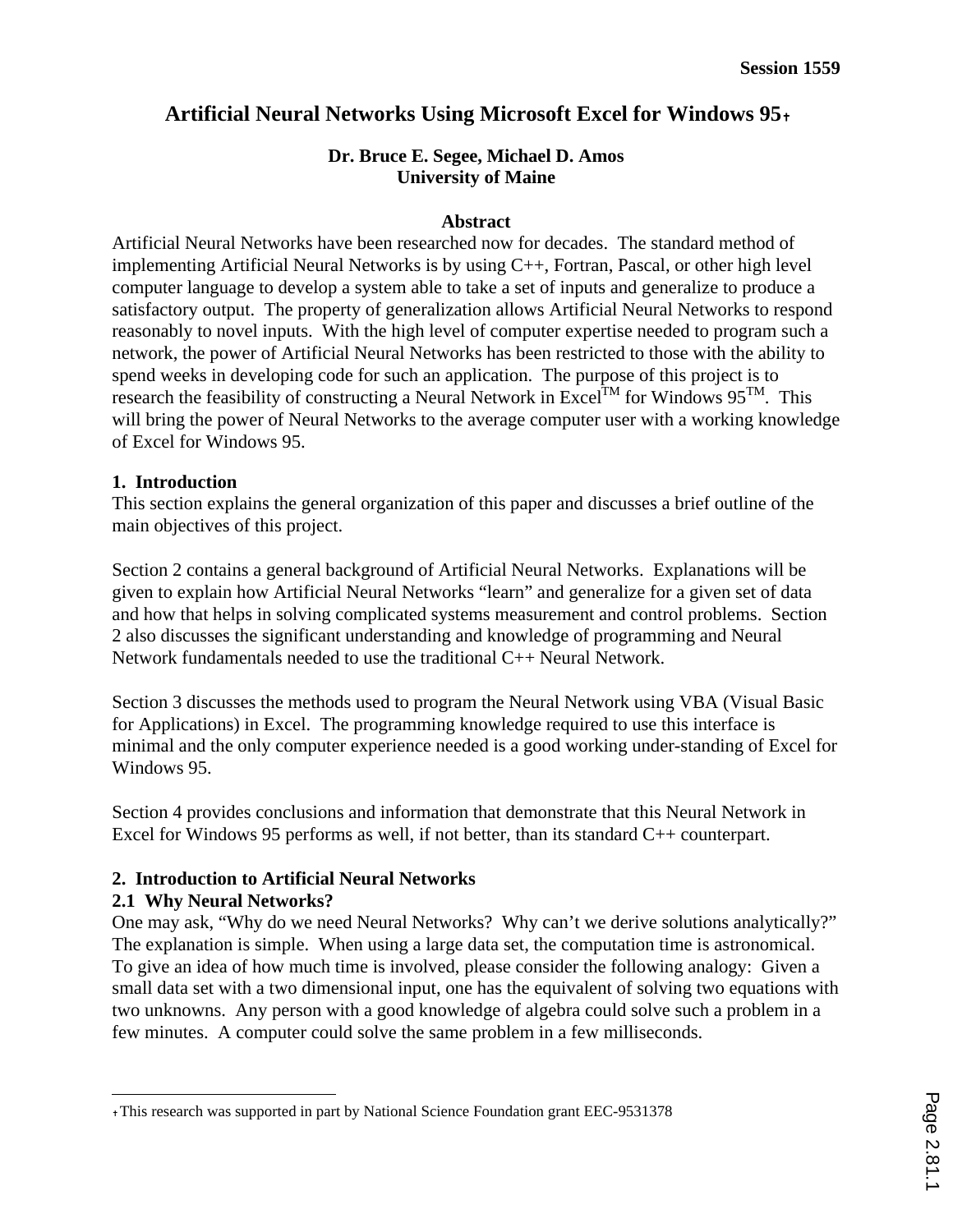By comparison, a data set with 100 items, each with an eight dimensional input, is comparable to solving 100 equations with eight unknowns. Solving an equation of this magnitude, is a virtual impossibility to do by hand and difficult and time consuming even with a computer.

Even if one could wait for the computer to return a complete solution, this solution may not be the best generalizing solution. In other words, the goal is to create a system that can tolerate a substantial amount of error(noise) in the input values.

When properly set up, Neural Networks have the ability to generalize, that is, find a solution for a set of inputs that gives an answer with low error values even for inputs not in the training set. Generalization is a very important topic, since the network can still provide reasonable output even if the input contains error and is new to the system. This is how Neural Networks appear to "think", by developing a system that gives the best answer for a given set of inputs and adapting the method in which the decision is made. [Wasserman, 1989]

With this brief explanation of the necessity of Neural Networks, the focus of this paper will now change to show how Neural Networks are designed, and how the architecture is derived from the organization of neurons in living creatures.

## **2.2 The Brain**

The Brain would be considered a Natural Neural Network, comprised of hundreds of billions of neurons, each interconnected with thousands of others. Scientists believe that this interconnection between neurons is what enables us to think, reason, and rationalize solutions to problems that cannot be solved analytically. No one knows how brains actually function and how humans have the ability to reason and learn, but one can only design models that are vaguely similar. [Wasserman, 1989]

## **2.3 Artificial Neural Networks (ANN)**

Artificial Neural Networks are constructed in a way that somewhat resembles the neurons in a biological entity. A program is written that has a number of elements, or artificial neurons (also called nodes), that exhibit certain behaviors based on parameters set by the programmer. By changing the parameters, the programmer can change the behavior of the neuron, effectively changing the way that the ANN interprets data and how it "thinks".

There are several different architectures of Artificial Neural Networks based on various aspects of neuron behavior. Because of the nature of this project, the architecture that was developed and studied was Radial Basis Function Artificial Neural Network, or RBF.

The RBF network uses a function that creates an output for each neuron that is a function of the Euclidean distance of the data point from the node center. This output is called the activation value. The function used is a Gaussian described using the following formula:



where  $x_i$  is the coordinate of the input in dimension i,  $c_i$  is the coordinate of the node center in dimension i, w is the width, and n is the number of input dimensions. This function creates a shape (see Figure 1) that looks like a bell curve. Each node in the RBF network has several parameters that can be adjusted to change the way the network behaves. [Goel, 1995]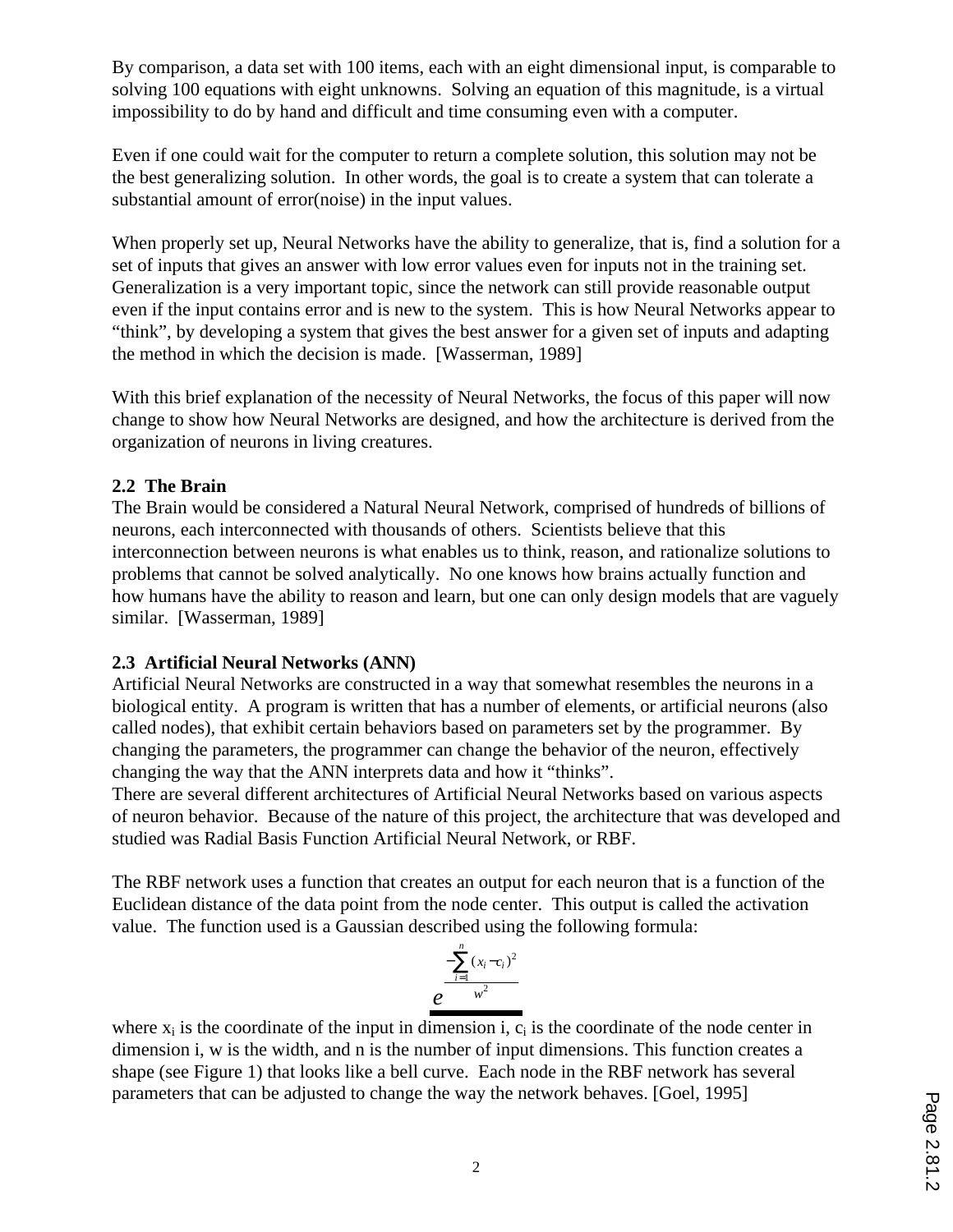The first parameter is the center of the node. The center is the point of symmetry in the input space. In a one dimensional input space, the center is a point somewhere on a number line. Each input value falls on this number line somewhere and depending on the distance from the node will cause that node to have an activation value. As you get further from the center of a node, the activation value gets smaller.

The next parameter of the node is its "width". A larger width has an effect as shown in Figure1. The width parameter is very important for learning and generalization. If the width is too large for the nodes in a network, then significant overlap of the Gaussians will occur and the network may not train to get the lowest possible RMS (root mean square) Error. If the width is too narrow, then the Gaussians do not overlap enough, causing the training network to converge



Figure 1. The graph on the left shows a Gaussian with a narrow width while the graph on the right has a much wider width.

quickly, but not getting a good generalization of the entire testing data set. Although it may seem contradictory, zero training error is not the goal of an ANN. Good generalization over the entire data set and any new data that may be entered is the ultimate goal of any Neural Network.

The final parameter of each node, is the weight. The activation value of each node is multiplied by the weight to get the node output for that data point. It is then summed with the weighted outputs of the other nodes to produce the network output for the given data point.

As the network is trained, there is an iterative process where analysis is done on the error of each of the training points and each node. After analysis, it is known which "direction" to move all of the weights in the network to have the overall error decrease by a small amount. After new weights are calculated, the entire network is then recalculated using the new weights. This process continues for hundreds or thousands of iterations until the overall RMS error of the entire system is satisfactory.

When the network is trained, a portion of the data set is used to evaluate error and calculate new weights. The remaining data is used as testing data, that runs separately and produces an RMS error as well. The purpose of the testing network is to see how well the network is generalizing. As mentioned before, the purpose of ANNs is not to find a solution with zero error, but find the solution with the best generalization characteristics. Because of this, the network must be monitored to know when the best generalized solution for the given data set is encountered.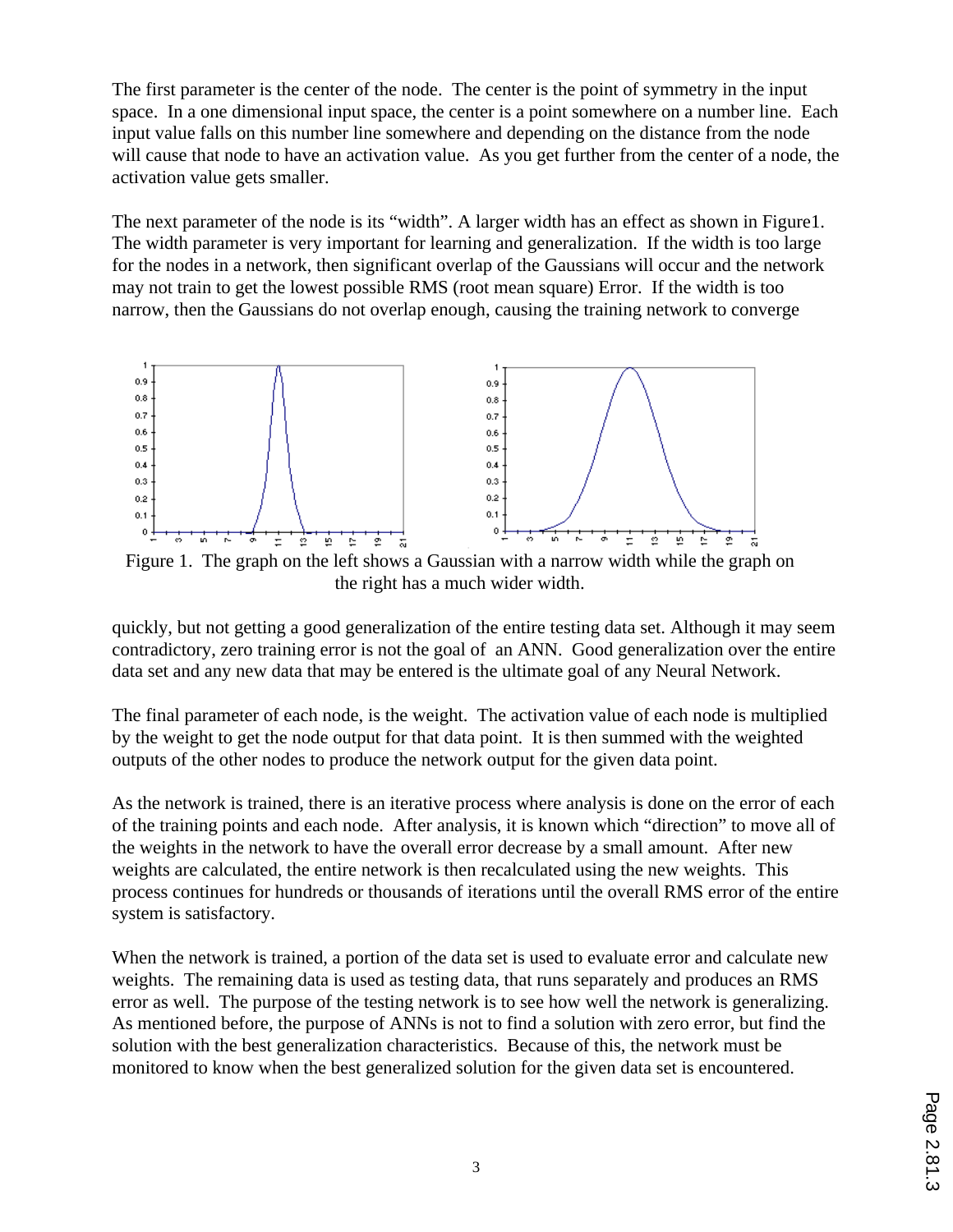As seen by this brief description of how ANNs operate, there is a high opportunity for error when programming a large project such as a Neural Network. A significant amount of time is also consumed in the writing of code for doing the calculations as well as memory management and speed considerations. After programming the entire network, the programmer is still left with a program that is probably text based, difficult to modify, and cumbersome for the average computer user with no programming experience to use.

The next section will describe how this project works as well as the advantages and disadvantages of using such a system.

## **3. Neural Networks Using Excel**

## **3.1 Objectives**

There were several objectives in mind when designing the interface for this software package. The first and most important was to make it easy to use. The goal was to make it easy enough so that someone with little or no programming experience could sit down, read the instructions, and within 10 minutes have a working Neural Network. The intended audience was the many computer users such as teachers, business people, and even students that could benefit from using Neural Networks.

Many features of Excel were used to accomplish the easy to use interface. The main feature used was the Excel programming language called VBA, or Visual Basic for Applications. This programming language, a subset of Visual Basic, can easily interface with spreadsheets and perform any task that a user could do by using the menu bars and the mouse.

## **3.2 Design**

A spreadsheet was designed that would hold all of the information that was necessary for the network to operate. Code was written that would take an input file in any standard Excel format, and use the data there to construct an ANN automatically. Following the expected format, the input file must have the actual data in the first columns, while the final column must always contain the desired output for the previous columns' input data. The data has a limit of up to 10 input dimensions and one output dimension. The user simply highlights the desired area for the Neural Network setup with the mouse or the keyboard and then runs the VBA code, constructing the network in the format shown in Figure 2.

The new Network is constructed with the centers for each node placed at each of the Training Data points. For example, if the first training point has inputs of 2.34, 3.45, 4.56, then the center coordinates of the first node will have coordinates of 2.34, 3.45, 4.56. With this method of placing node centers at each training point, it is extremely important to have a good random sample of the total data set. Otherwise, the network may contain an uneven coverage of the input space with the nodes. This can lead to poor generalization and high RMS Error. The code then places the appropriate formulas in each of the areas of the spreadsheet. The following list indicates the function of the sections in Figure 2:

- The Training Data section contains the training data inputs and outputs
- The Node section contains the coordinates of the Node in x-dimensional space, the width of the Gaussian, and the weight that has been calculated for that Gaussian. The nodes are separated by column (column 1 contains node 1, column 2 contains node 2, etc.) with the weight being the number at the bottom of the column, and the width being the one just above that for all nodes.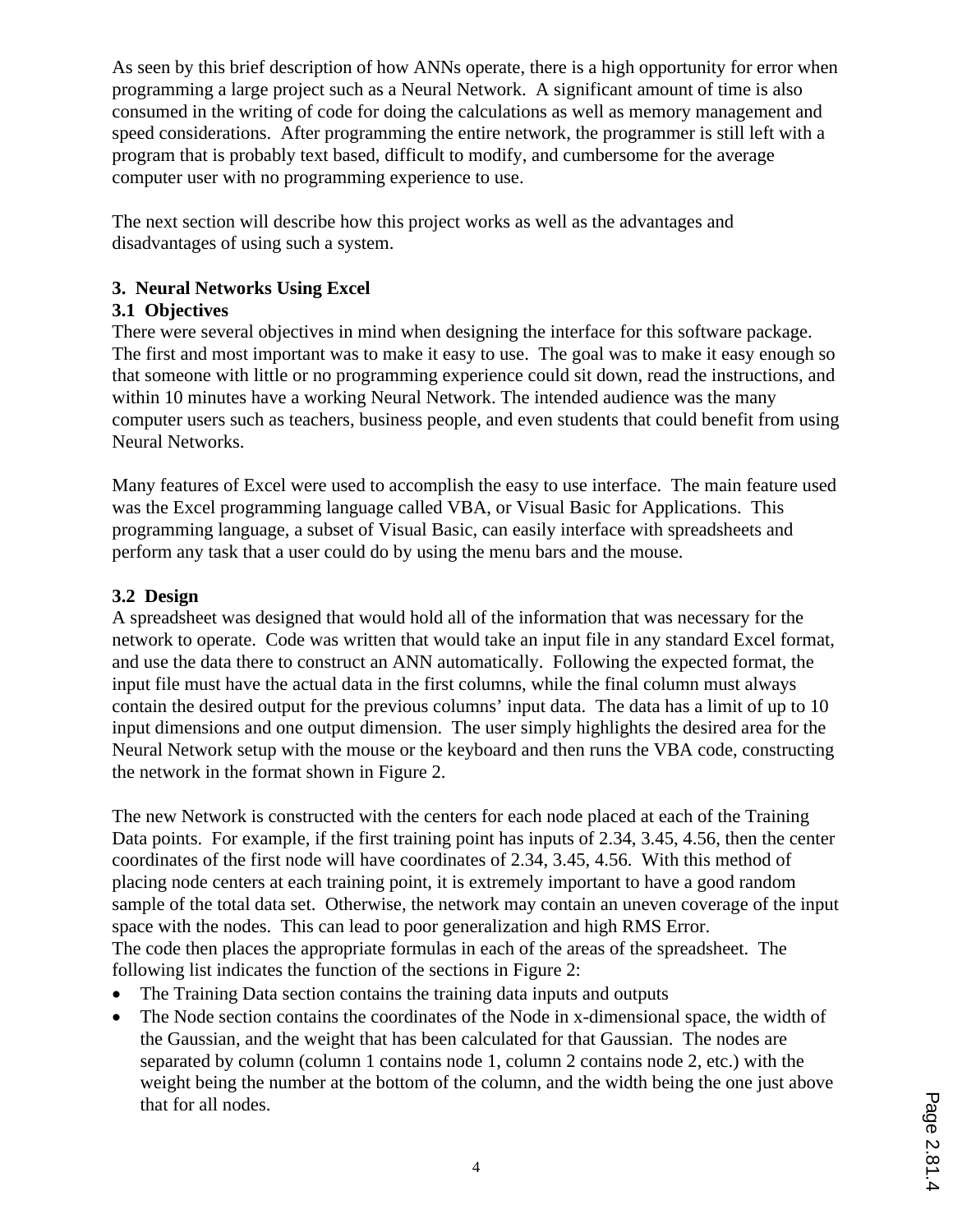- The Node Activation section contains the activation values for all the nodes at all of the training sets.
- The Network Output section contains the output value of the network for all training sets.
- The Absolute Error section contains the Desired-Actual value of the network output compared to the desired training value for all training sets.
- The Cumulative Error section contains the cumulative error of all training sets for each node.
- The Calculated Weight section shows the new value for the weights of all training sets as calculated from the Cumulative Error and the Learning Rate.
- The RMS Error section shows the RMS error value of the entire network.

As seen from the layout in Figure 2, all of the numbers associated with the network are easy to find and accessible in an easily read format.



Figure 2

## **3.3 Training**

Network training is accomplished by setting up an iterative or circular reference in the spreadsheet. This was done because the VBA code is too slow and time consuming to do all of the intensive calculations needed to train the network. The circular reference is made because the network output is calculated with the node weights. The cumulative error uses the network output. The new weights are calculated with the cumulative error. The new weights change the network output and the process repeats.

Excel conveniently can handle iterative or circular references. By setting up the spreadsheet this way, the power of Excel's very fast mathematics engine does all of the calculations necessary. Using the Tools|Options|Calculations menu option, the user can change the number of iterations to be done per calculation from 1 to over 20,000. The user may also specify the maximum change that they would like the spreadsheet to calculate before stopping the calculation process and returning to an idle state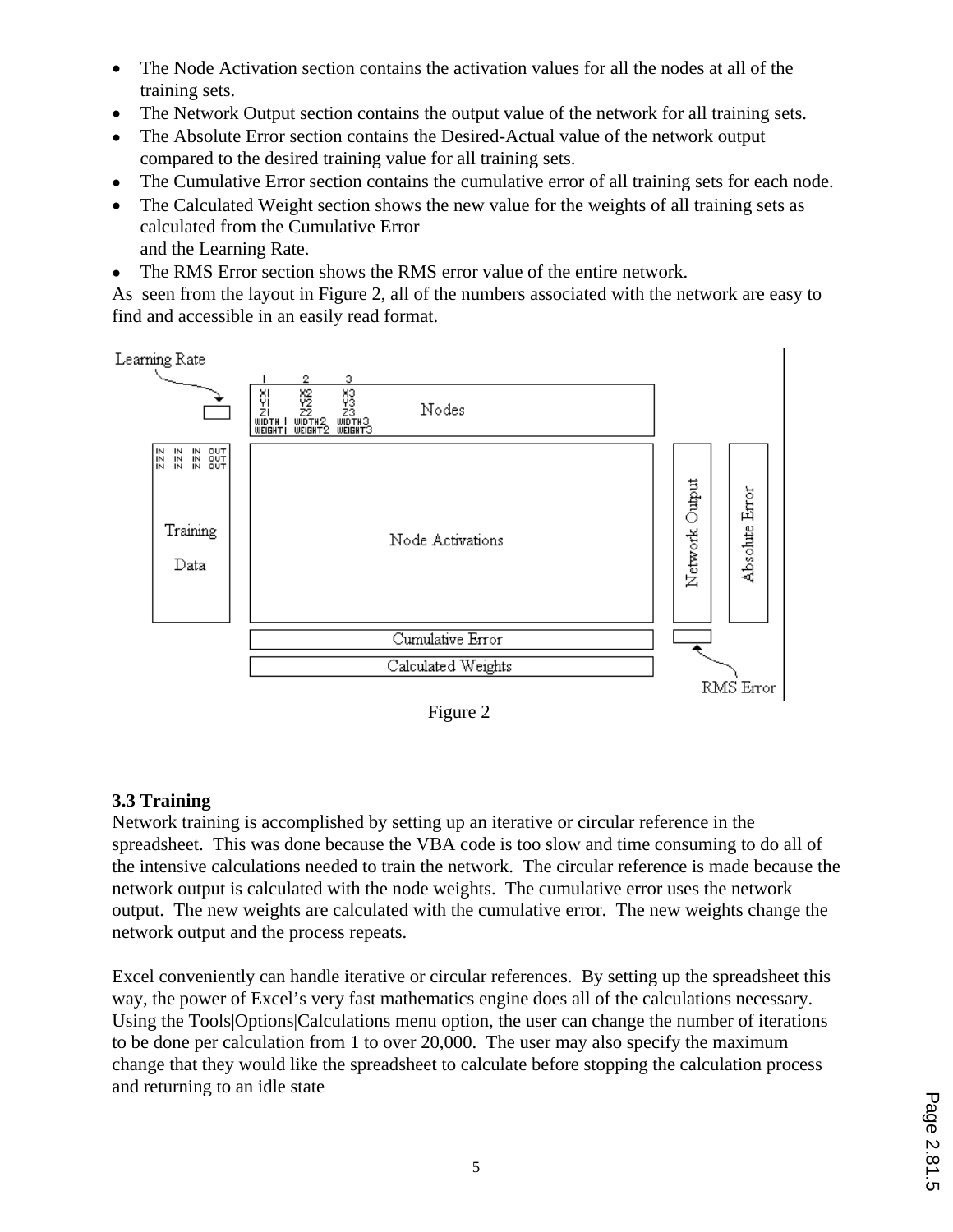Once the training worksheet is completely set up, the user may now construct a testing network worksheet. The testing data points must be in the same format that the training data. The user simply highlights the desired testing data set and starts the program with a simple mouse click. A testing network worksheet is then constructed using the dimensions and parameters of the training worksheet.

With both worksheets set up, it is possible to see how the network behaves and how well it generalizes to get results with the testing data.

### **3.4 Graphical Analysis of Nodes**

Since Excel has an excellent graphing capability, this can be used to the user's advantage. It is often useful to graph the entire node activation area of the spreadsheet as a 3D-line graph. With this graph rotated in the proper orientation, it is easy to see when there are gaps in the input space, overlapping nodes, or all nodes have evenly spaced centers. See Figures 3 and 4. Often, when using data points that consistently have large absolute errors, the problem is noticeable in the graph. For example, if a graphical analysis is performed and there are training points that aren't affected by any of the nodes in the network, then you may have a large gap in the graph. If the training point isn't activating any nodes, then chances are you will never decrease the error in that region. As we can see from Figure 3, data point number twelve isn't activating any of the nodes in the network. This can lead to high error.



One the other hand, it usually isn't good to have many nodes which cover the same area in the input space. Figure 3 demonstrates that data points 4, 5, and 6 have several nodes that are affecting each data point. If these points have different desired output values, high absolute errors in this area can develop. This is because each data point is trying to affect the weight of the node to reduce its error. If data set 5 has a desired output of 5, and data set 6 has a desired output of 300, then no set of weights can satisfy them both. This results in high absolute and RMS errors for the system.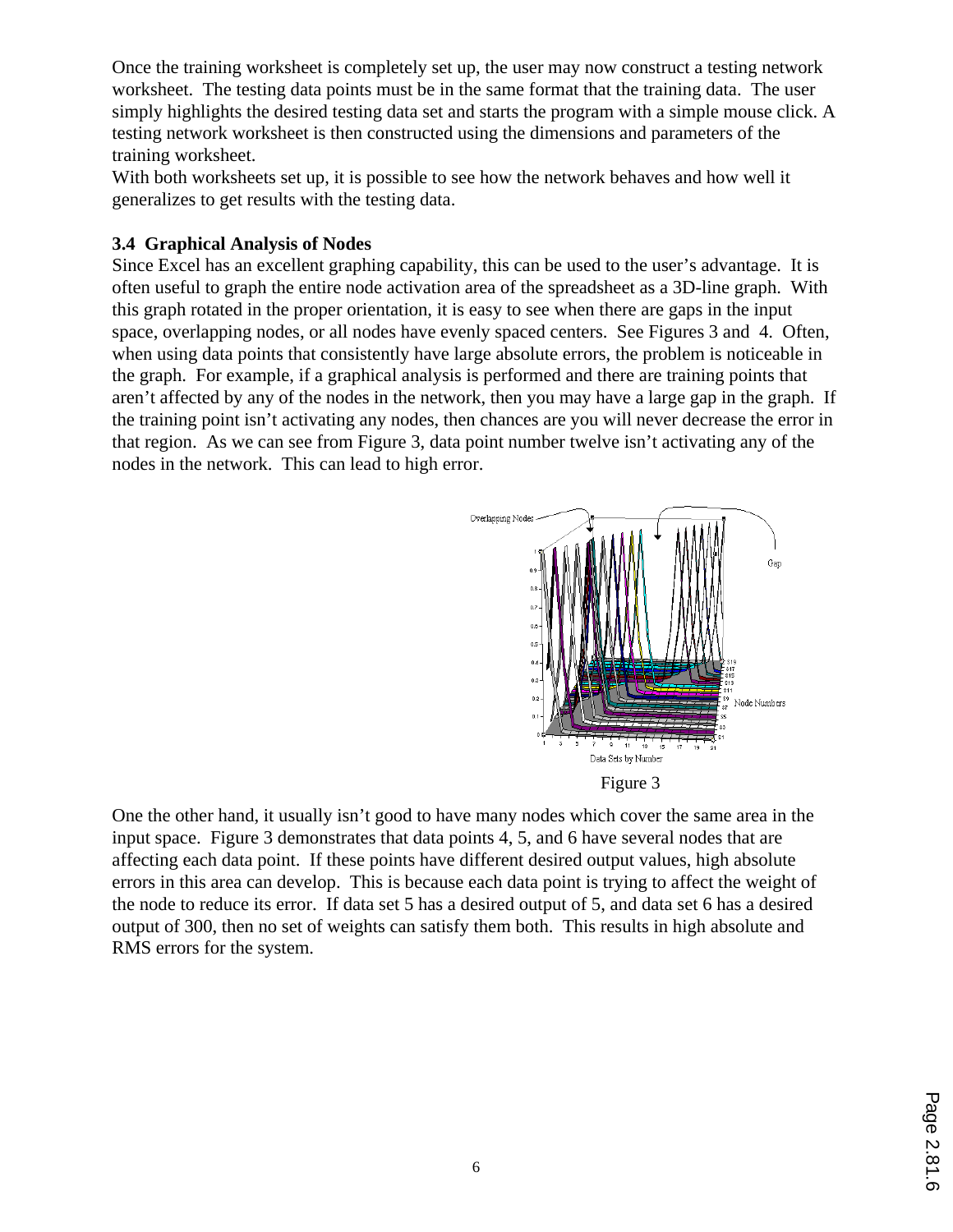

Figure 4 shows a system having all of the input space covered evenly. Each of the nodes overlaps only slightly in each direction. This setup could have the makings of a low RMS error network. Of course, every data set requires the network to be customized to the user's needs, so only experience and trial and error can develop the intuition required to tune the network to its optimal state.

## **3.5 Modifying the Network**

Once the graphical analysis is complete, it may be necessary for the user to change some of the parameters of the network. This is easily done since the information is laid out in an orderly and highly intuitive manner. The one parameter that often produces the greatest change in the network RMS error is the width.

Changing the width changes how the network responds to data points that are at a distance from the center of the node. A wider width will sometimes give a better generalization than a network with very narrow widths. A very narrow width tends to give very low training error, but at the same time responds with bad generalization and high testing error.

Another method of modifying the network is adding or subtracting nodes. For example, previously in Figure 3, there was a situation where there was a gap in the graph. In this example, it may help to lower error if a node was placed at the point where the error was high. On the other hand, removing overlapping nodes may also produce favorable results.

In both cases, Excel provides a means to perform such operations. Simply inserting and deleting rows is fully supported and Excel takes care of modifying the formulas to include the new columns or remove the deleted columns. This is a good example of the power of using Excel to help manage the large amount of numerical information. [McFedries, 1995]

Other methods of trying to improve network performance include adding or deleting training data points. Again, Excel supports both of these operations by adjusting all formulas to make room for the new data. The user has to do nothing except for the normal Excel functions, i.e., simply insert a row in the place where the data is desired, or delete the row containing the data set to be deleted.